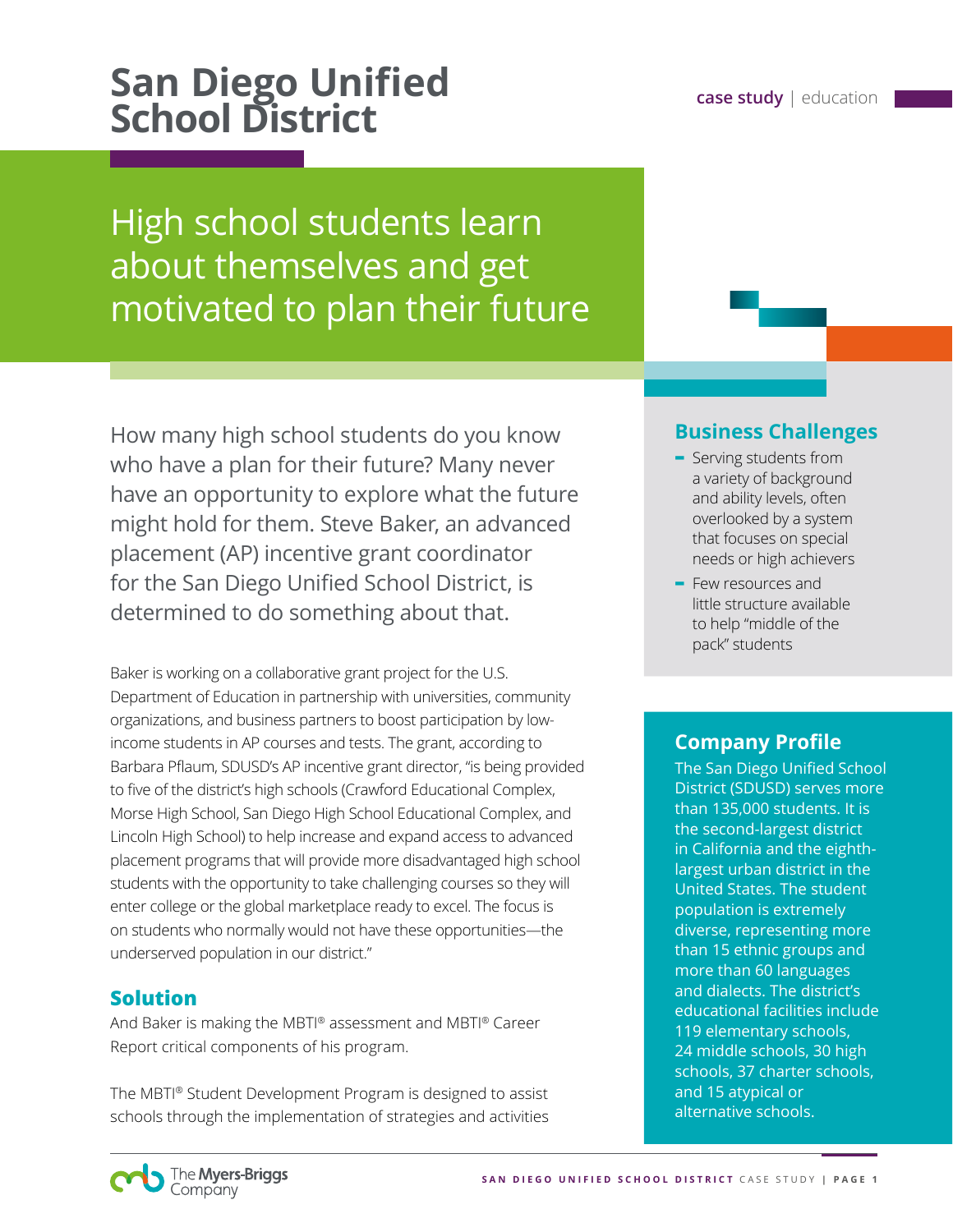using the MBTI assessment, including the MBTI® Career Profile, to support and maximize every student's ability to learn, make a successful transition from high school to college to career, and promote his or her personal growth. The MBTI program meets many of the national standards for academic, career, and personal development as outlined by the American School Counselor Association's (ASCA) National Standards for Academic Development.

According to Baker, the MBTI program is one of the reasons Crawford Educational Complex has seen a 62.5% increase in the number of AP subjects offered on campus since 2007. "We have also seen a 21.75% increase in the number of our students taking advanced placement courses, including online AP courses," said Baker. "Because of this growth we are also experiencing professional development opportunities across the board. Many of these trainings are focused on the development of a strategic plan around student readiness and preparing students for more rigorous coursework. Since [we began using] the MBTI instrument at Crawford, we've seen over 600 students participate in career development activities just in this past year alone and another 1,700 students participate in college preparation activities. Students are exploring careers, discovering the workplace has changed, and beginning to realize that meaningful career paths will require rigorous and challenging course taking."

Crawford began implementing the Myers-Briggs® assessment in 2007 with the expectation of rolling out the program to other schools beginning in 2009, including a possible Advancement Via Individual Determination (AVID) partnership. AVID is a national program designed to increase school-wide learning and performance. Its mission is to ensure that all students—especially the least-served students in the middle tiers of achievement—are capable of completing a college preparatory path and succeeding in a rigorous curriculum, enter mainstream activities of the school, and increase their enrollment rate in a four-year college, as well as become educated and responsible participants and leaders in a democratic society.

### **Solution**

- **-** Use Myers-Briggs Type Indicator with innovative six-step implementation program to engage students
- **-** Raise students' selfawareness so they can see parts of their personality they might not have considered before (e.g. values, preferred communication style, preferred working environment)

We're helping people better understand the connection between their personality type and their communication style. They are also identifying the links between type and behaviors, and learning how to identify and resolve challenging situations using type insights.

**Steve Baker,**  AP Incentive Grant Coordinator, SDUSD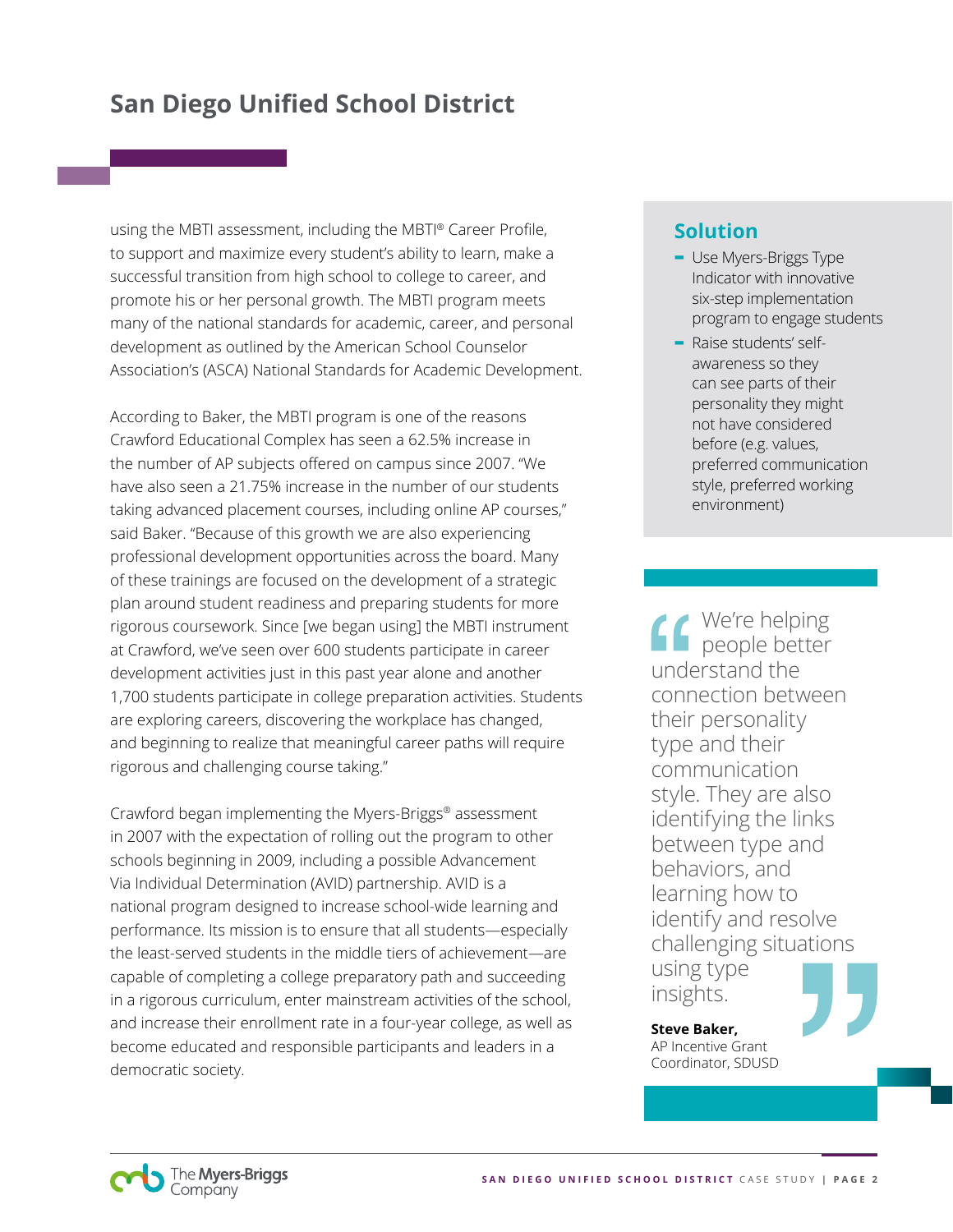Baker holds a master's degree in educational psychology and educational counseling from Azusa Pacific University and a bachelor's degree in business marketing from Fresno State University. He has worked with the San Diego Unified School District for the past seven years preparing students to reach their optimum performance levels. He has been increasing student achievement through intervention and accountability programs and has designed and facilitated a variety of workshops for students and teachers. Before coming to education he spent more than 10 years as a small business owner and has experience as a financial consultant working for several Fortune 500 companies, including Wells Fargo Bank and Wells Fargo Securities.

Baker also has experience in needs-based evaluation and assessment, planning and conducting successful financial health seminars, and building profitable relationships with diverse individuals and a variety of businesses. He is certified to administer a number of psychological assessments, including the MBTI tool, which he first encountered in the business arena. According to Baker, "Coming into education from the business world has given me an appreciation for the value of having a clear understanding of one's learning styles, and how to interact and communicate with others based on one's personal strengths and weaknesses. As I stepped into this new world of education, I realized that students should have the same kind of understanding about their strengths and weaknesses, their learning styles, and how to better communicate with others."

"I also discovered that too few students were graduating from high school prepared for college and careers," he notes. According to data taken from the American Diploma Project, 40% to 45% of recent high school graduates report significant gaps in their skills, both in college and the workplace; 30% of first-year students in postsecondary education are required to take remedial courses; and employers estimate that 45% of recent high school graduates lack the requisite skills to advance.

### **Results**

- **-** Dramatic increase in AP course enrollment by "middle of the pack" students
- **-** Students and teachers more engaged
- **-** Students showing greater interest in academic pursuits and are more confident in their career paths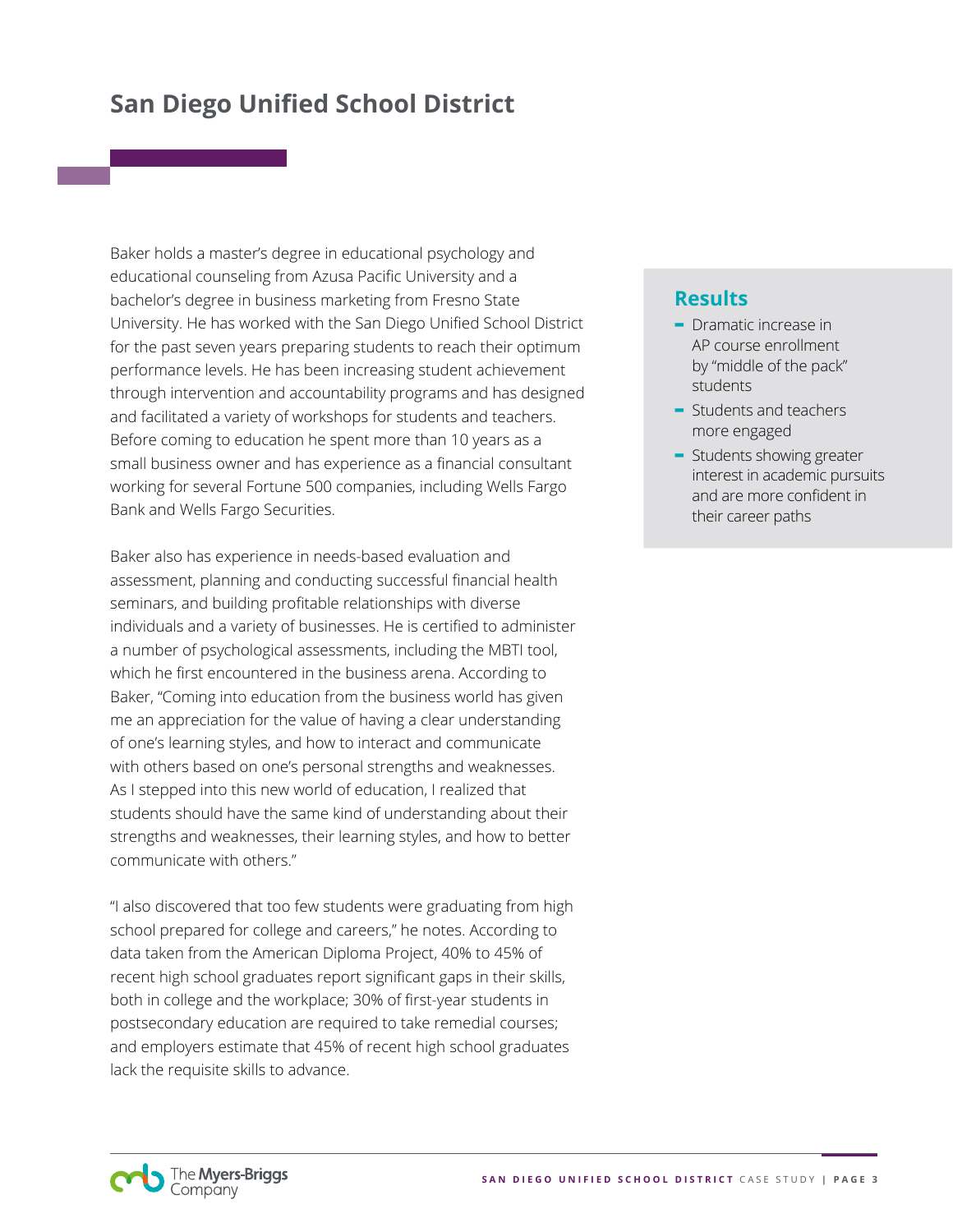About a year and a half ago, Baker decided that something needed to be done to help students get more inspired about who they are and what they want to do in life. "I felt that if we could help facilitate that process, if we could get them even just a little more excited about career possibilities, then maybe we could just spark all sorts of things. If students can discover something that they are really interested in, they are more likely to be motivated academically as they begin to visualize a clearer picture of the pathway they need to take in order to get to their career choice. They will become more involved in knowing what courses they need to take, they will be more involved in volunteer/ extracurricular activities, and they will stay on track for college."

Baker established partnerships with the American Management Association and CPP, Inc., to expand training on administering the MBTI assessment and negotiate discounts on materials for his district. He got the ball rolling and has since developed a six-step process for implementing the assessments and begun to roll out the program.

Considered by many the gold standard of psychological assessments, the Myers-Briggs assessment is a personality inventory designed to give people information about their psychological preferences. Originally developed in the early 1940s by Isabel Briggs Myers and Katharine Cook Briggs, it was designed to make Carl Jung's theory of human personality understandable and useful in everyday life. Today, the MBTI tool has become the most widely used personality assessment in the world. More than 2 million assessments are administered to individuals annually.

One of the goals of the MBTI tool is to create an atmosphere of understanding and improved communication—it is not designed to label people or to assign good and bad characteristics. The use of a four-letter type indicates an individual's preferences for Extraversion or Introversion, Sensing or Intuition, Thinking or Feeling, and Judging or Perceiving. Though many factors combine to influence an individual's behaviors, values, and attitudes, the MBTI descriptions summarize underlying patterns common to most people of a given type.

The MBTI® Career Report shows students how their type affects their career exploration and discusses the benefits of choosing a job that is a good fit for their type. It also explores preferred work tasks and work environments—as well as most-popular and least-popular occupations—for any type, and offers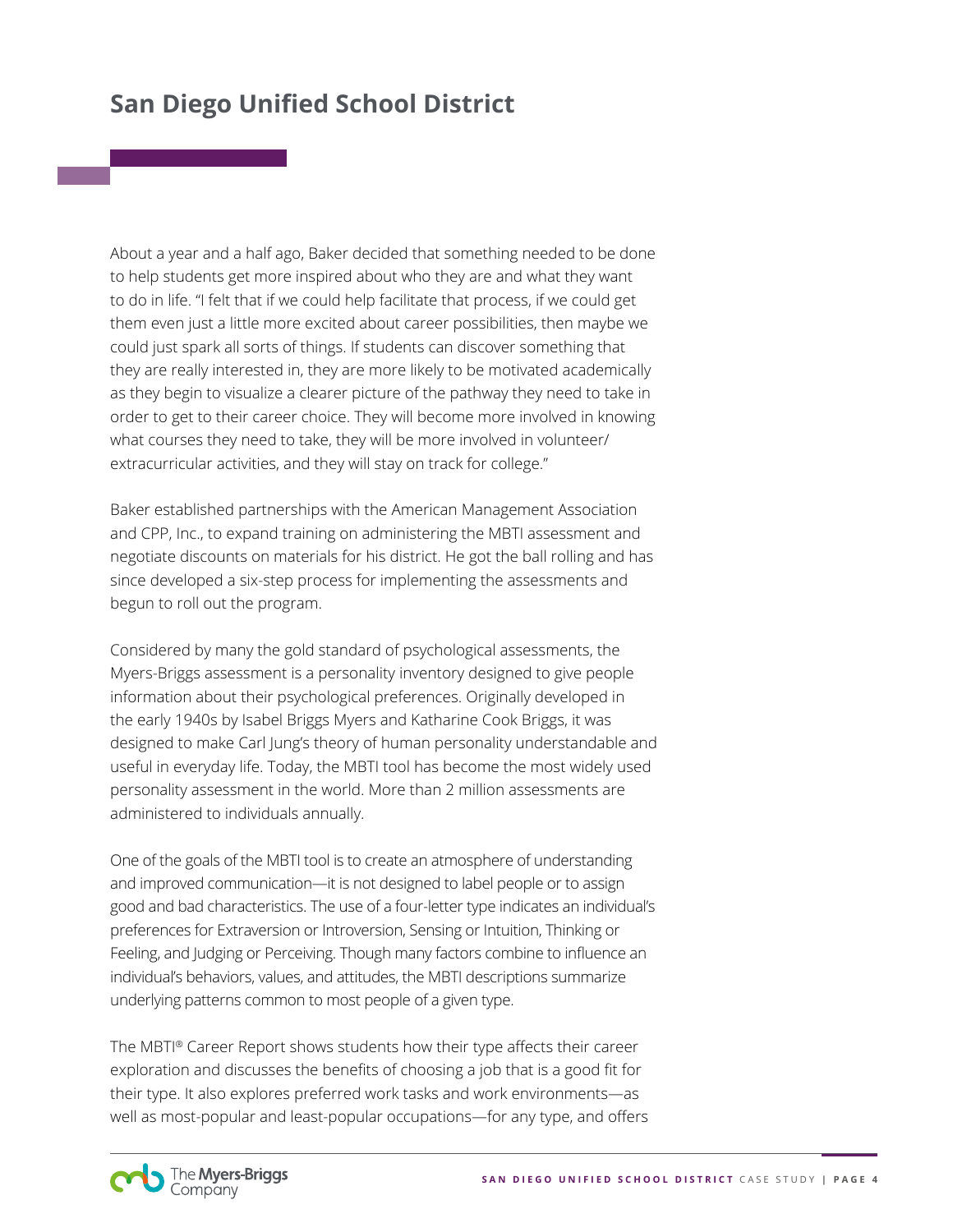strategies for improving job satisfaction. The report includes information about popular fields such as business, health care, computer technology, and midand high-level management.

### **Results**

If students aren't required to do something, they probably won't do it. Baker says that's a big challenge with high school students—keeping them motivated and inspired is critical. As he explains, "Research says that students are motivated to learn when they are interested in the subject and they can see how the class relates to their career interests. My whole strategy in using the MBTI tool revolves around its ability to be incorporated into a system that's already there, like our advisory or AVID programs. The MBTI instrument can open the door to a whole new way of benefiting students."

Baker hopes the initial rollout with the MBTI assessment and Career Report will provide some solid evidence on how this program can benefit students, especially if it's integrated into an advisory or AVID program. He's mapped out a six-step process that includes taking the assessment, understanding the results, and introducing activities that will engage students in looking more closely at college and career options. "We're hoping to spark student interest in career exploration and discovery and believe this is a great first step." The initial program will take 1,500 students through the MBTI assessment.

Recently, Baker took the first group of high school teachers and about 350 students through the program. He says even the teachers are getting a kick out of taking the assessment. Some have learned that their career choice of teaching matched the results of their MBTI assessment, while others have discovered that teaching was not a top career choice for them, which has provided them with a great opportunity to think through the process of self-discovery and look at why their results came out the way they did.

Of the students who have taken the MBTI assessment so far, especially the younger ones in ninth and tenth grades, many are learning for the first time about careers. Baker says, "They are going through a list of potential careers, and for some of them it's a real eye-opener from the standpoint of, What does it mean to be a pharmacist? a teacher? an engineer?"

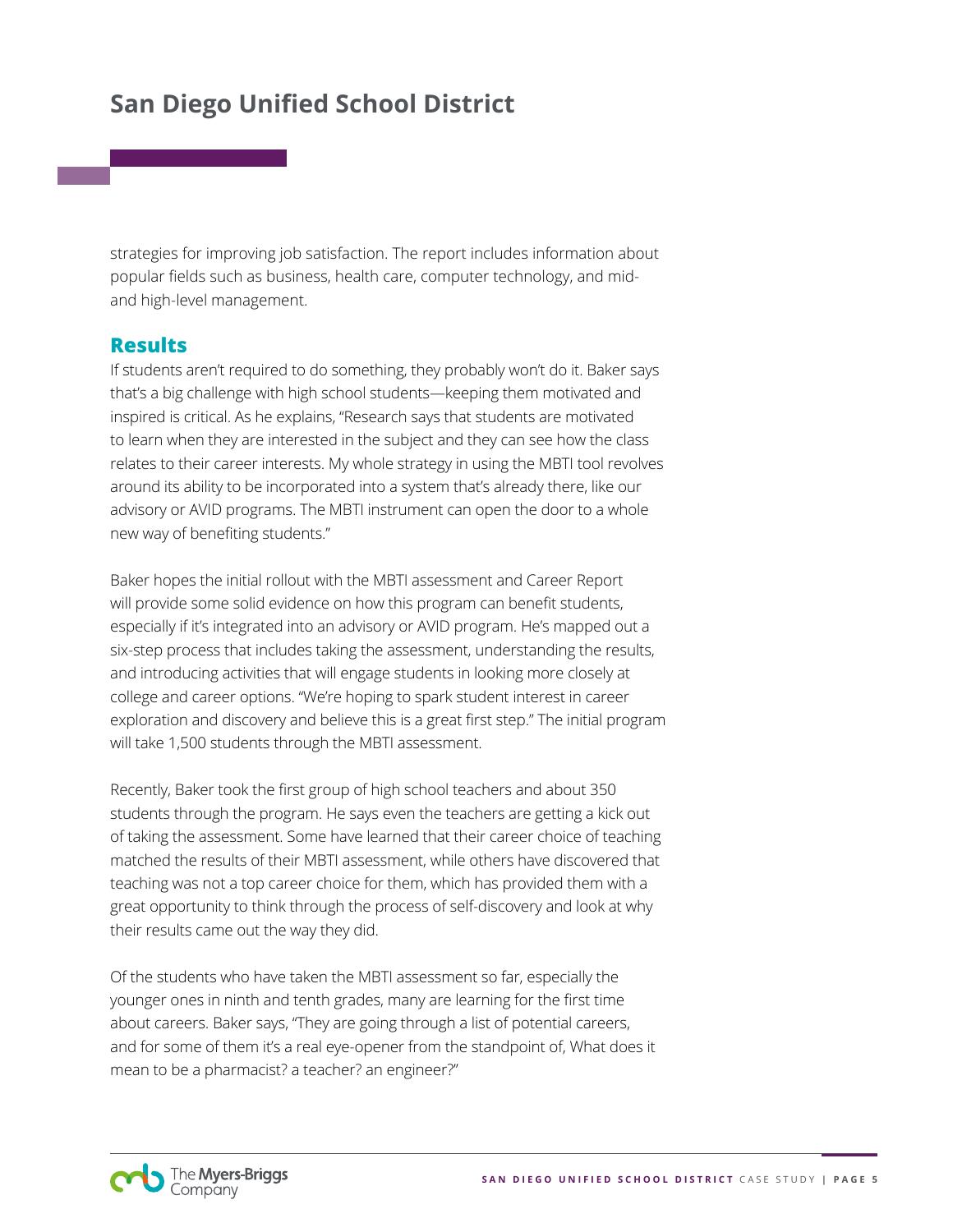Students are already having great things to say after going through the program with their teacher:

- **-** "Taking the MBTI assessment helped me see my strengths and weaknesses. I now have a better understanding of who I am."
- **-** "I can see now that what I do in my biology class is relevant to my career plans."
- **-** "I'm finding physics more interesting now that I see how it applies to the career I want to pursue—becoming a pilot."

The MBTI process is really about self-awareness and self-discovery.

Step 1 is administering the assessment. Teachers trained in MBTI assessment have students take the 93-item assessment through SkillsOne.com, CPP's online assessment system— which transforms many of the training functions into Webbased activities.

Step 2 is helping students better understand their results. Teachers conduct hands-on activities, including a worksheet that allows students to not just learn about but really begin to understand, their results and their preferences. Through these interactive sessions students discover not only about their own learning styles but the learning styles of classmates as well.

Steps 3 through 6 are what Baker calls "action steps" that give students an opportunity to go through the Career Report thoroughly for better understanding and clarity. He says, "The action steps are designed to help students identify job families and occupations that are a good fit for their reported MBTI type. It helps students pull out valuable information about their abilities and skills, their occupational and leisure interests, and their values and goals. They also look in more detail for information about specific tasks involved in different occupations, as well as what the working environment is like for a particular job." Students are better prepared when they've taken an in-depth look at how their type influences the career development process, as well as how their type may, at times, present some challenges along the way.

Teachers then walk students through several days of online research exploring top career choices. They look at the Occupational Outlook Handbook from the Bureau of Labor Statistics Online, the O\*NET Resource Center Online, and other sources. In the final session, teachers ask the students to write a one-page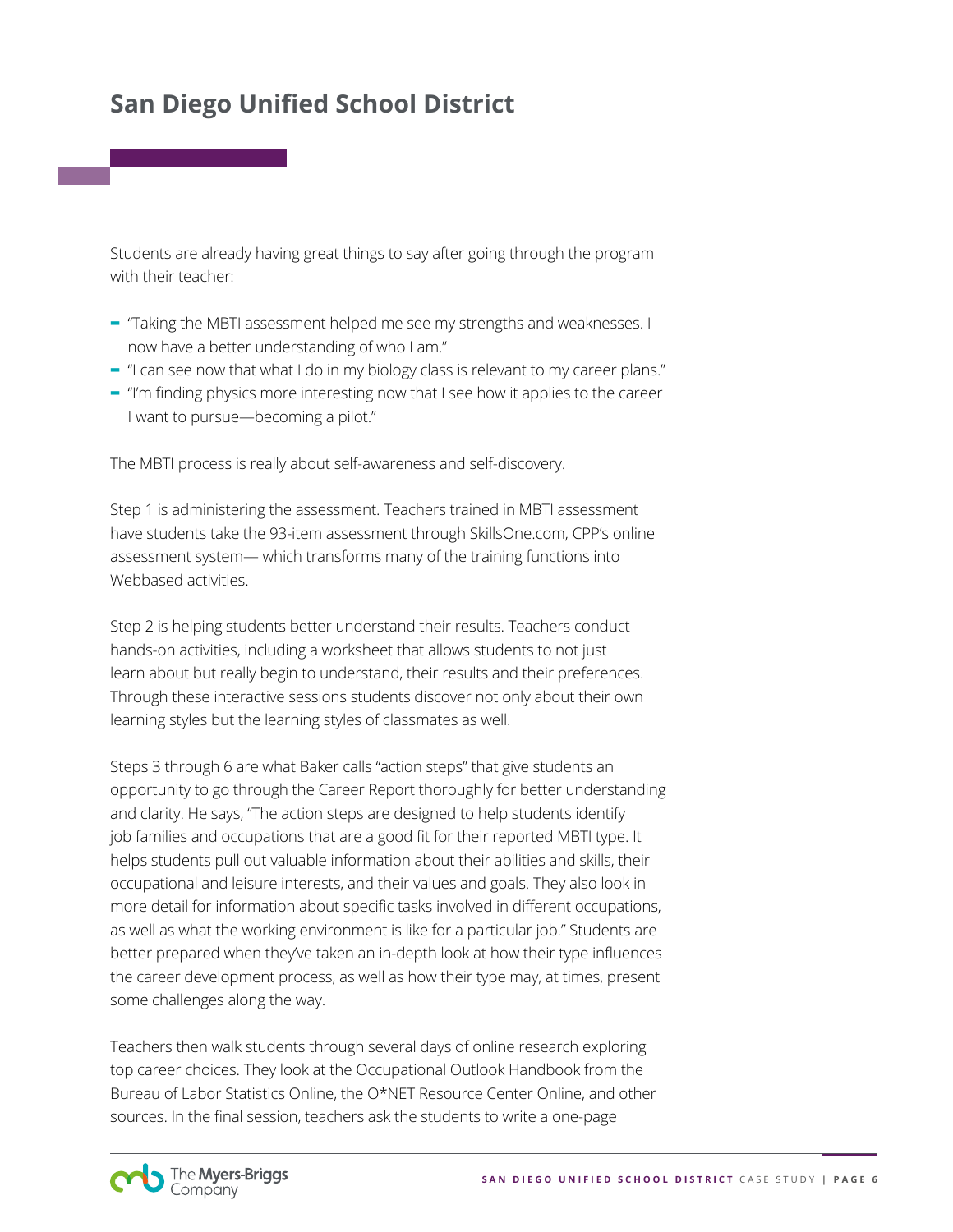summary about what they have learned— explaining why a career they have chosen would be a good or poor fit for their type—and how they think their learning and working styles will help them be successful in a particular area.

Baker says that he purposely incorporated various elements in the program itself to help students strengthen skills such as research, writing, and critical thinking. He has aligned those components with the ASCA National Model, which provides standards for excellence in three categories: academic development, career development, and personal/social development.

Baker has developed a teacher's manual that includes step-bystep instructions for taking students through the program, a program outline and schedule, and an information page about the Myers-Briggs assessment, including a parent permission form, MBTI assessment instructions, a sample MBTI® Career Report, activity sheets, and a sample certificate of completion.

 "This program is a good fit," says Baker. "We're helping people better understand the connection between their personality type and their communication style; they're gaining insight into how to communicate with each other using type. They are also identifying the links between type and behaviors, and learning how to identify and resolve challenging situations using type insights. I believe teachers are benefiting not only personally but professionally as they develop skills to better understand their students using the Myers-Briggs tool."

Other key issues, according to Baker, include the rapid pace of technological change, lower graduation rates, and increased dropout rates. All these factors are having an impact on education. Explains Baker, "We're educating kids for jobs that we know about today, but we don't know what the jobs are going to be tomorrow. Our society is changing so fast. We need to be preparing our students for jobs that may not have even been created yet. So the best thing we can do today is to make sure they have the skill set to compete in an everchanging global economy—so they are prepared for whatever changes come their way."

With that in mind, it is all the more reason for having a plan in place. Baker says, "The biggest thing I keep emphasizing is the fact that students need a plan, and they need to know who they are and where they're going." He believes the MBTI assessment can help students achieve their goals.

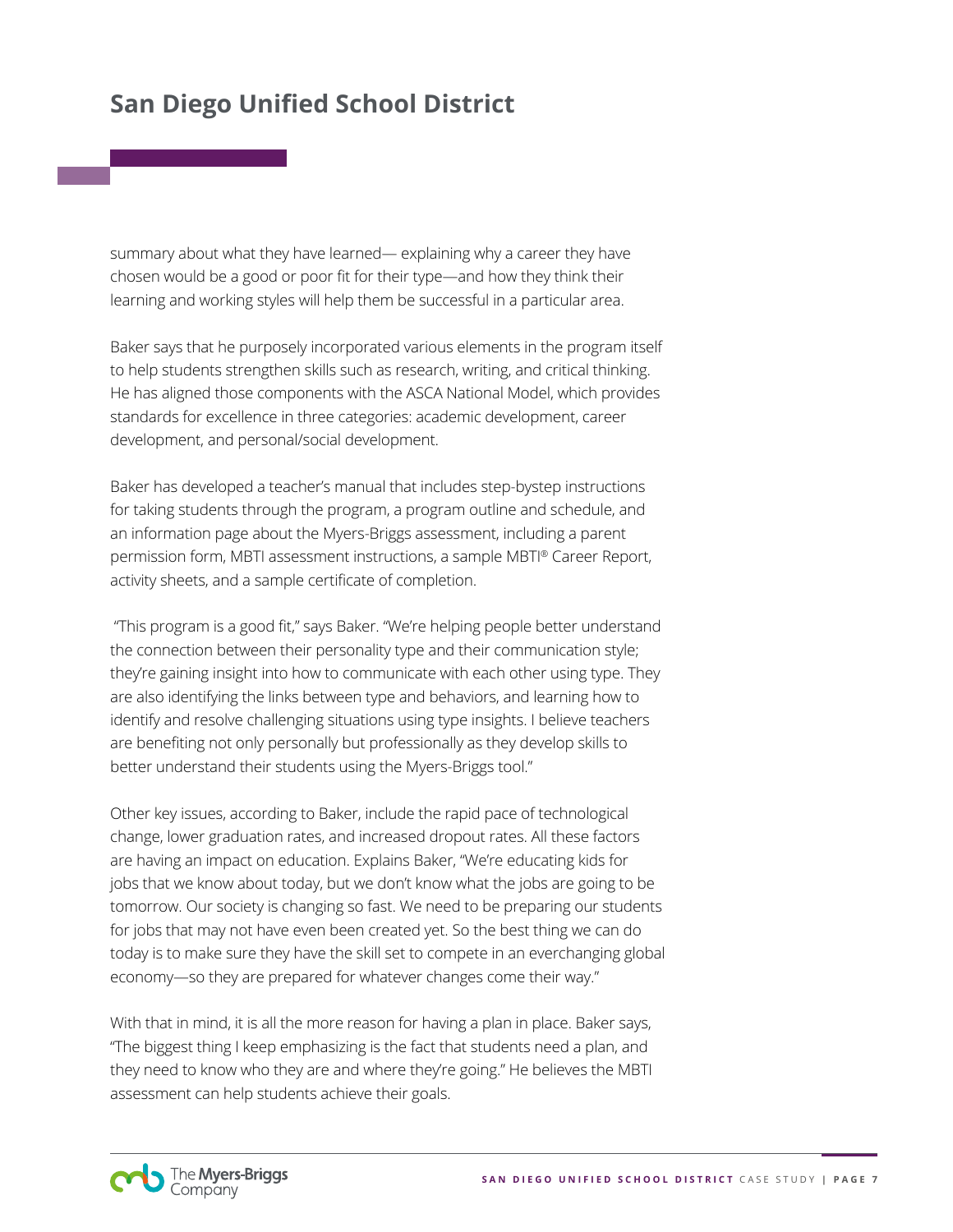Listed below are the MBTI® Student Development Program's intended learning outcomes based on standards for excellence following the ASCA National Model.

### **Academic Development**

Standard A: Students will acquire the attitudes, knowledge, and skills that contribute to effective learning in school and throughout life.

### **Improve academic self-concept**

**-** Identify attitudes and behaviors that lead to successful learning

### **Acquire skills for improving learning**

- **-** Use communications skills to know when and how to ask for help
- **-** Apply knowledge and learning styles to positively influence school performance

### **Achieve school success**

- **-** Demonstrate the ability to work independently as well as to work cooperatively with other students
- **-** Develop a broad range of interests and abilities

Standard B: Students will complete school with the academic preparation required to have a wide range of substantial postsecondary options from which to choose.

### **Improve learning**

- **-** Seek information and support from faculty, staff, family, and peers
- **-** Use knowledge of learning styles to positively influence school performance
- **-** Become a self-directed and independent learner

### **Plan to achieve goals**

- **-** Use assessment results in educational planning
- **-** Develop and implement an annual plan of study to maximize academic ability and achievement • Identify postsecondary options consistent with interests, achievement, aptitude, and abilities

Standard C: Students will understand the relationship of academics to the world of work as well as to life at home and in the community.

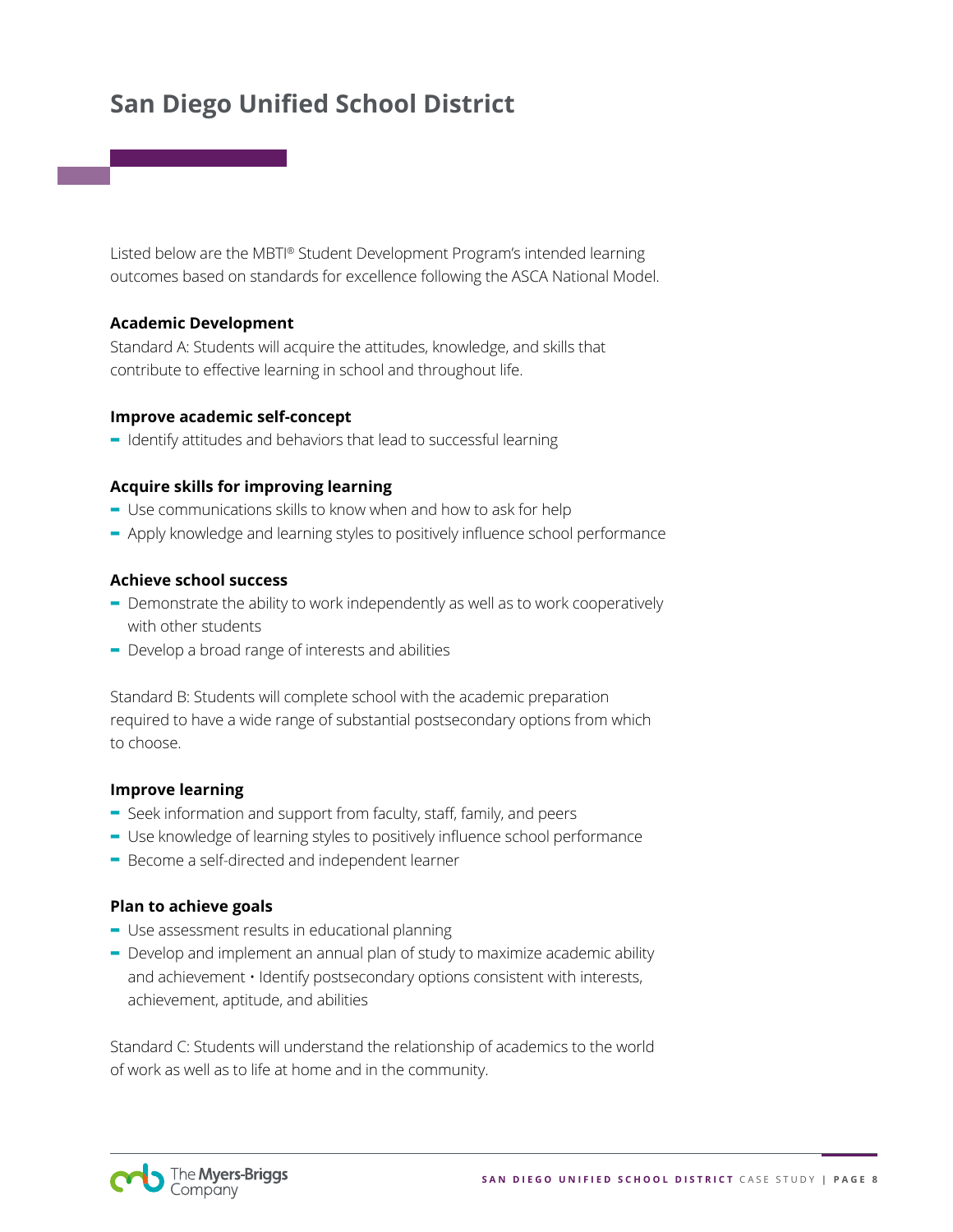### **Relate school to life experiences**

- **-** Understand that school success involves the transition from student to community member
- **-** Understand how school success and academic achievement enhance future career and vocational opportunities

#### **Career Development**

Standard A: Students will acquire the skills to investigate the world of work in relation to knowledge of self and to make informed career decisions.

### **Develop career awareness**

- **-** Develop skills to locate, evaluate, and interpret career information
- **-** Learn about the variety of traditional and nontraditional occupations
- **-** Develop an awareness of personal abilities, skills, interests, and motivations
- **-** Learn how to interact and work cooperatively in teams
- **-** Pursue and develop competency in areas of interest

#### **Develop employment readiness**

- **-** Acquire employability skills such as working on a team, problem solving, and organizational skills • Demonstrate knowledge about the changing workplace
- **-** Learn to respect individual uniqueness in the workplace

Standard B: Students will employ strategies to achieve future career goals successfully and with satisfaction.

#### **Acquire career information**

**-** Identify personal skills, interests, and abilities and relate them to the current career choice

#### **Demonstrate knowledge of the career planning process**

- **-** Know the various ways in which occupations can be classified
- **-** Use research and information resources to obtain career information
- **-** Learn how to use the Internet to access career planning information
- **-** Describe traditional and nontraditional career choices and how they relate to career choice
- **-** Understand how changing economic and societal needs influence employment trends and future training

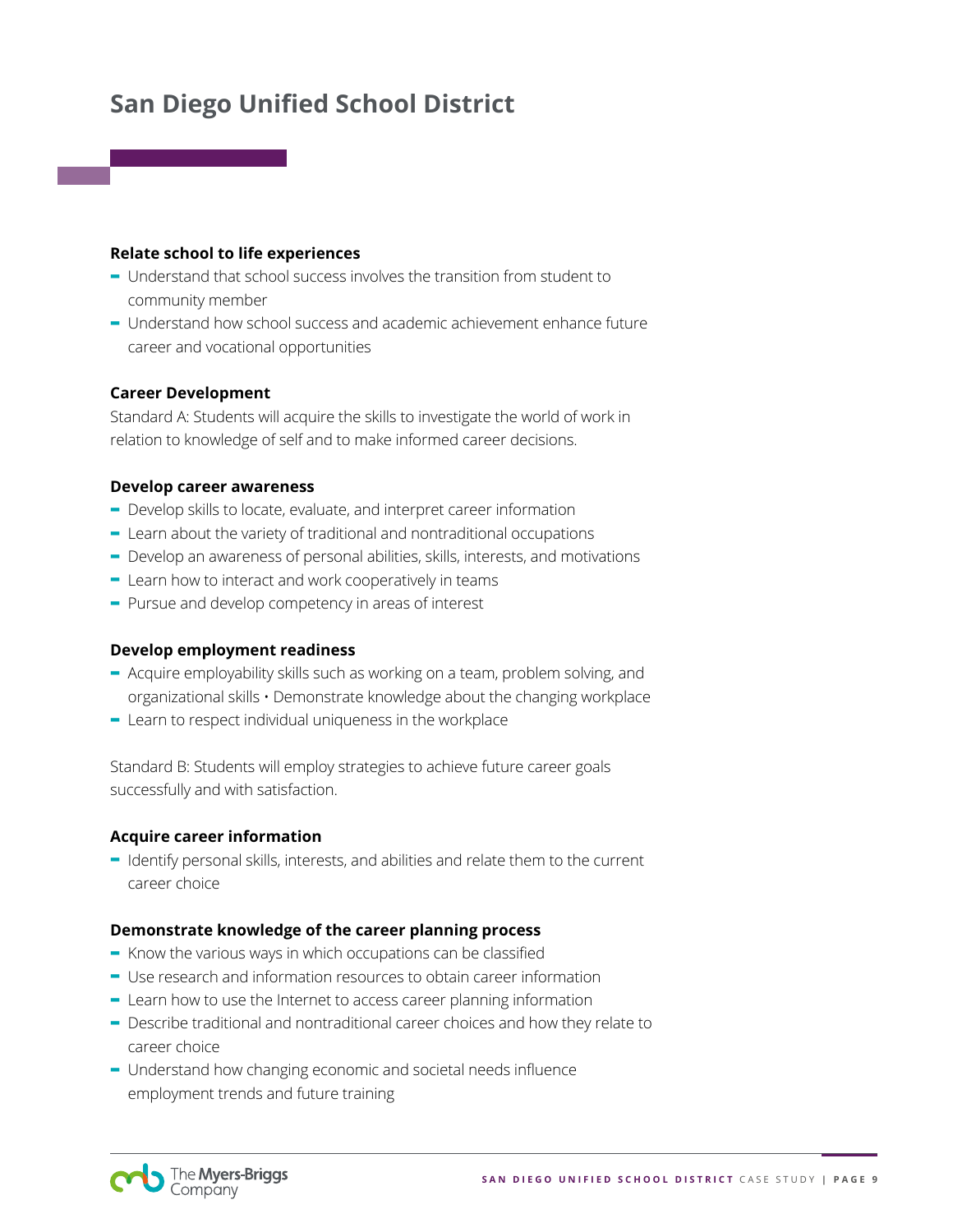#### **Identify career goals**

- **-** Demonstrate awareness of the education and training needed to achieve career goals
- **-** Assess and modify an educational plan to support career goals
- **-** Select coursework that is related to career interests
- **-** Maintain a career planning portfolio

Standard C: Students will understand the relationship between personal qualities, education, training, and the world of work.

### **Acquire knowledge to achieve career goals**

- **-** Understand the relationship between educational achievement and career success
- **-** See how work can help achieve personal success and satisfaction
- **-** Identify personal preferences and interests influencing career choice and success
- **-** Understand that the changing workplace requires lifelong learning and acquiring new skills
- **-** Describe the effect of work on lifestyle

### **Apply skills to achieve career goals**

- **-** Demonstrate how interests, abilities, and achievement relate to achieving personal, social, educational, and career goals
- **-** Learn how to use conflict management skills with peers and adults
- **-** Learn how to work cooperatively with others as a team member

### **Personal/Social Development**

Standard A: Students will acquire the knowledge, attitudes, and interpersonal skills to help them understand and respect themselves and others.

### **Acquire self-knowledge**

- **-** Develop positive attitudes toward oneself as a unique and worthy person
- **-** Identify values, attitudes, and beliefs
- **-** Understand that change is a part of growth
- **-** Identify personal strengths and assets

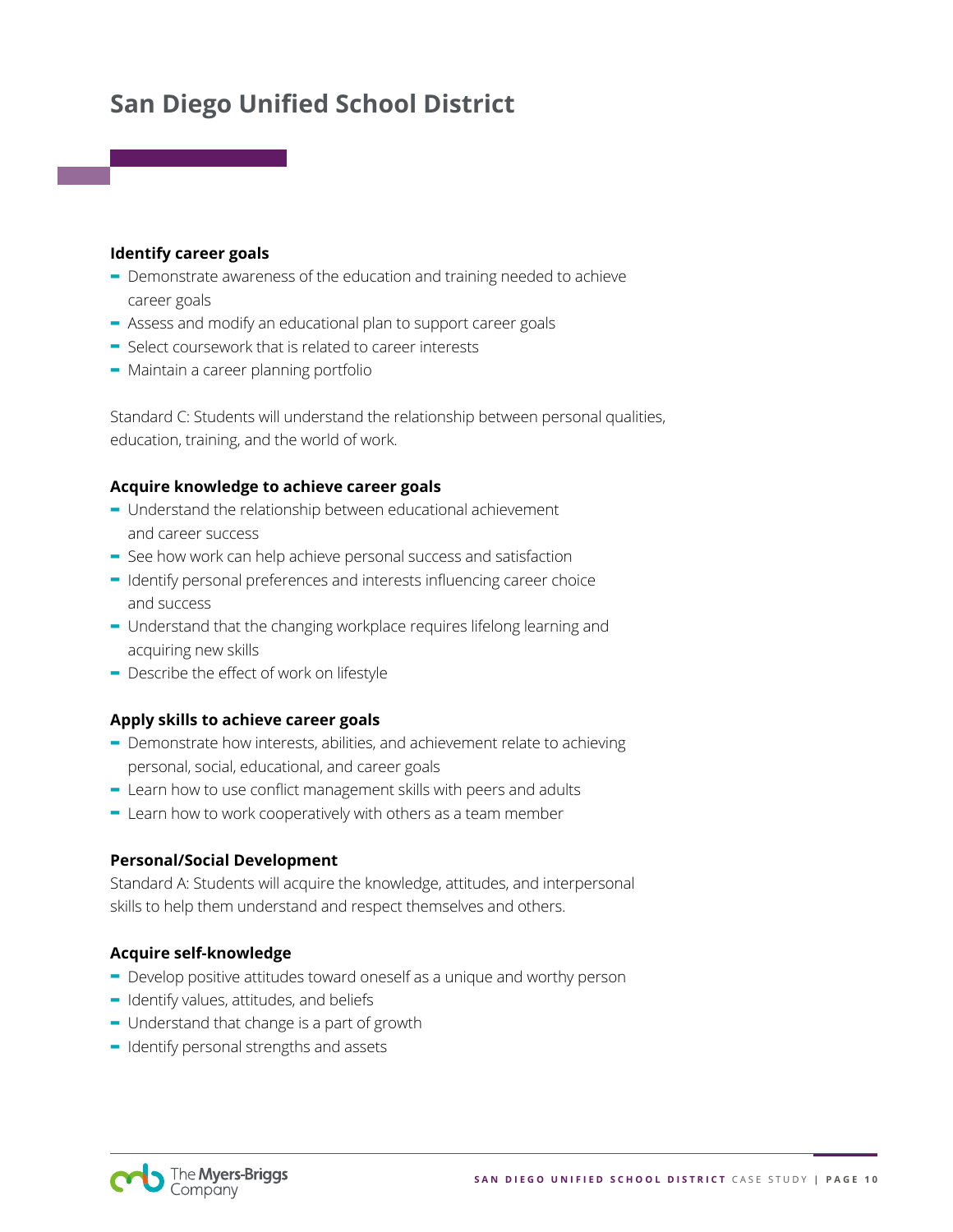### **Acquire interpersonal skills**

- **-** Respect alternative points of view
- **-** Recognize, accept, respect, and appreciate individual differences
- **-** Recognize, accept, and appreciate ethnic and cultural diversity
- **-** Use effective communications skills
- **-** Know that communication involves speaking, listening, and nonverbal behavior

Standard B: Students will make decisions, set goals, and take necessary action to achieve goals.

### **Apply self-knowledge**

- **-** Develop effective coping skills for dealing with problems
- **-** Know how to apply conflict resolution skills
- **-** Demonstrate respect and appreciation for individual and cultural differences
- **-** Develop an action plan to set and achieve realistic goals